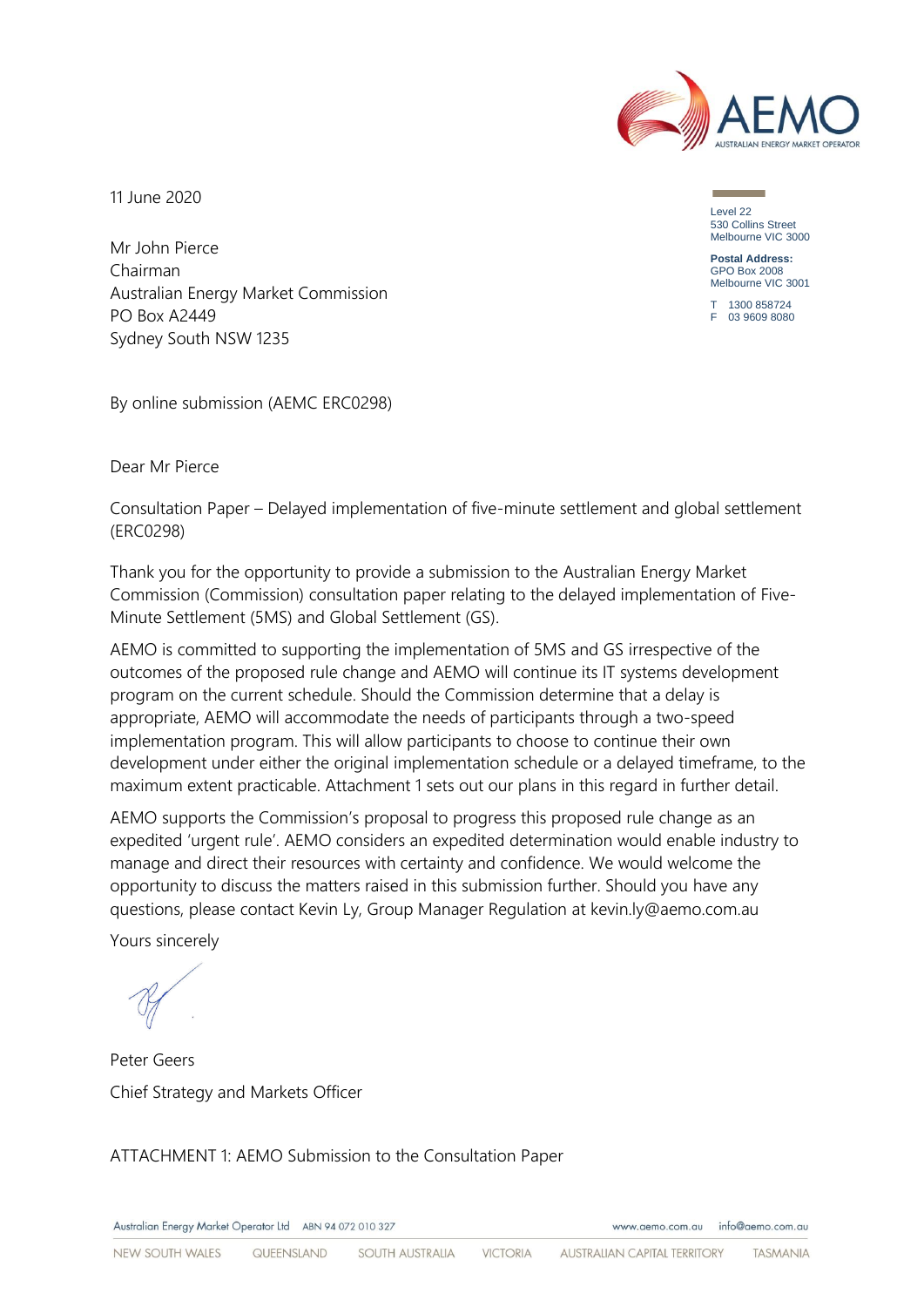

# ATTACHMENT 1: AEMO SUBMISSION TO THE CONSULTATION PAPER – DELAYED IMPLEMENTATION OF FIVE MINUTE AND GLOBAL SETTLEMENT (ERC0298)

#### 1. Introduction

AEMO welcomes the opportunity to provide a submission to the Commission's consultation paper relating to the delayed implementation of Five-Minute Settlement (5MS) and Global Settlement (GS) (Consultation Paper).

AEMO's submission addresses:

- Timeframe considerations for the commencement date, UFE trends reporting and UFE reporting guideline development
- AEMO program adjustments to accommodate a deferral and support participants
- High level overview of the incremental deferral costs to AEMO's program
- Market procedure considerations.

AEMO's submission focuses on implementation practicalities, for both AEMO and the industry overall.

#### 2. Timeframes

#### 2.1 Mid-week commencement

Commencing 5MS at the start of a NEM billing week is preferable but not essential. The original commencement date for 5MS fell mid-week meaning that AEMO has already developed a system solution for settlement in the first week that will accommodate both 30-minute and then 5-minute trading intervals. This approach can be adapted for any commencement date with no further development work required.

#### 2.2 First UFE report

Section 11.112.3 of the Global Settlement and Market Reconciliation Rule 2018 No. 14 (GS Rule) requires AEMO to prepare and publish the first report on Unaccounted for Energy (UFE) trends by 1 March 2022. The intent of this timing was to provide AEMO with approximately eight months of 'soft-start' data to inform the report.

It logically follows that the sequencing of activities should be carried through such that the deferral of the first UFE trend report is commensurate with the delay to GS commencement. Without a corresponding delay, AEMO considers that there would be insufficient 'soft-start' data to produce a meaningful UFE trends report.

AEMO therefore recommends that the requirement to publish the first UFE trends report 8 months after the commencement of UFE reporting be maintained. For example, if the Commission decided that a 12-month delay was appropriate, then the date for the first UFE Trends report should be 1 March 2023.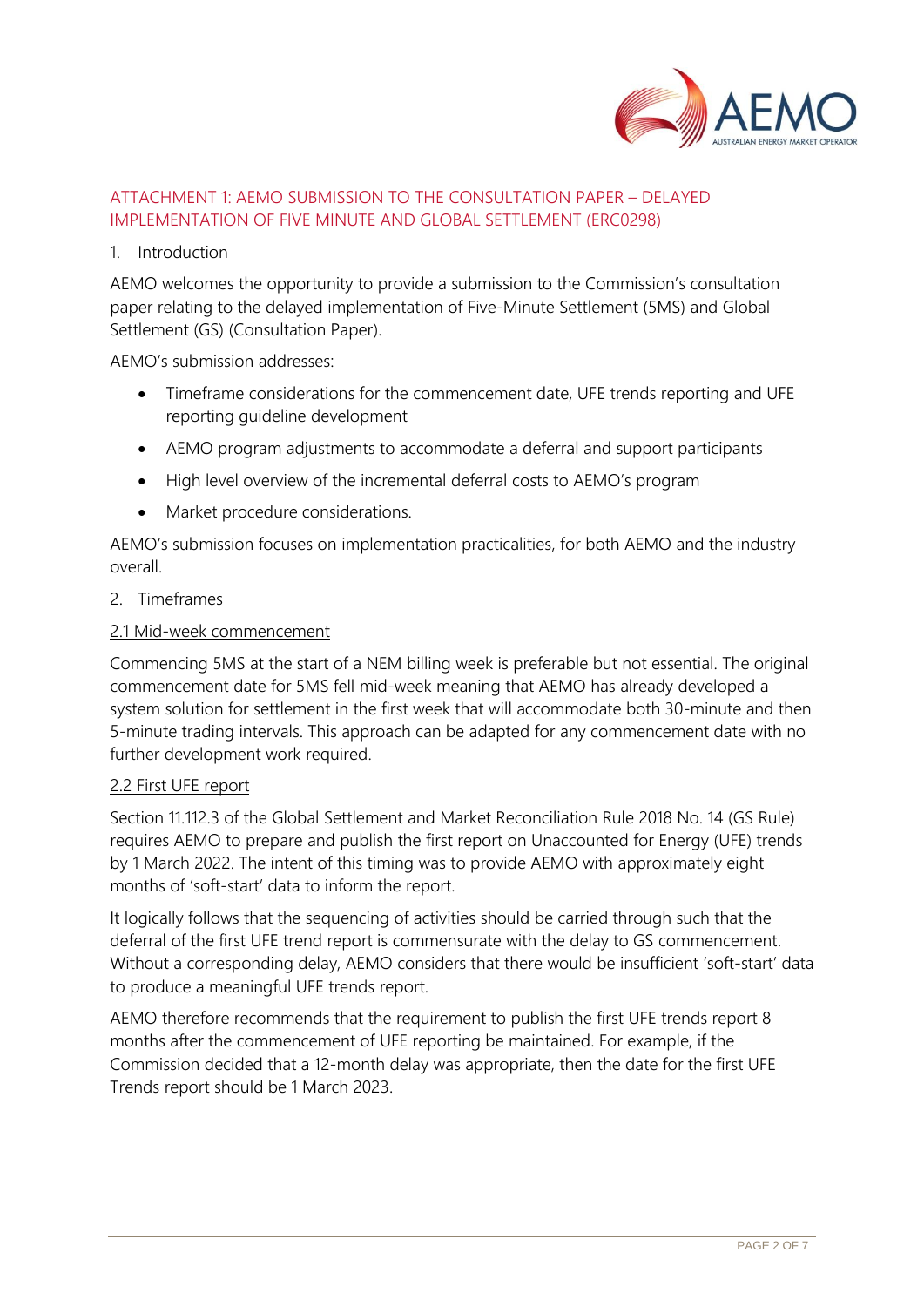

### 2.3 UFE Reporting Guidelines

For completeness, AEMO considers that the date by which it must make and publish the UFE reporting guidelines should also be delayed by a period commensurate with the delay to GS commencement.

The original timeframes were staged such that AEMO would produce its first UFE Trends report by 1 March 2022, prior to the development of the UFE reporting guidelines by 1 December 2022 (Section 11.112.6 of the GS Rule). The policy intent of sequencing the development of the UFE reporting guidelines after the publication of the first UFE Energy Trends report was to allow the development of a Guideline based on:

- an understanding of the data available, and its potential uses and limitations;
- practical experience in compiling a UFE Energy Trends Report; and
- feedback from participants on what is required or otherwise valued to assist those stakeholders.

#### 2.4 Five-minute metering data delivery from new and replacement type 4 and 4A meters

In its rule change proposal, AEMO proposed to retain the date (1 December 2022) by which new and replacement type 4 and type 4A meters were required to record and provide 5-minute interval data. It further noted that the issue should be opened for consultation through the AEMC process to gauge industry views.

AEMO does not oppose a delay to the date by which these metering installations must be configured to record and provide 5-minute metering data.

#### 3. AEMO program adjustments

AEMO has reviewed the impact of a deferral on its 5MS and GS implementation program (5MS Program). While this review was based on a 12-month delay, it is applicable to any period of deferral as determined by the Commission. This review confirmed that AEMO can proceed without changing its approach or timeline for core IT development and deployment activities as a consequence of any deferral. AEMO will continue to develop its IT systems according to existing timelines, with a staged platform deployment approach, regardless of the Commission's final determination.

However, it is noted that AEMO will need to manage some limited impacts to its IT systems. For example, the Reallocations solution has already gone live and would need to be updated to reflect any new 5MS commencement date.

# 3.1 AEMO support for participant choice

By maintaining its commitment to the original development timeframe, AEMO can support participants intending to maintain their existing development timeline but also facilitate industry participants that choose to defer their program, should a determination to delay be made by the Commission. On this basis, AEMO has developed a "deferral scenario" for transition, participant testing and metering transition. This deferral scenario was discussed and developed in consultation with the existing 5MS working groups. It is intended to support participants in understanding the effects of a delay on their own implementation programs.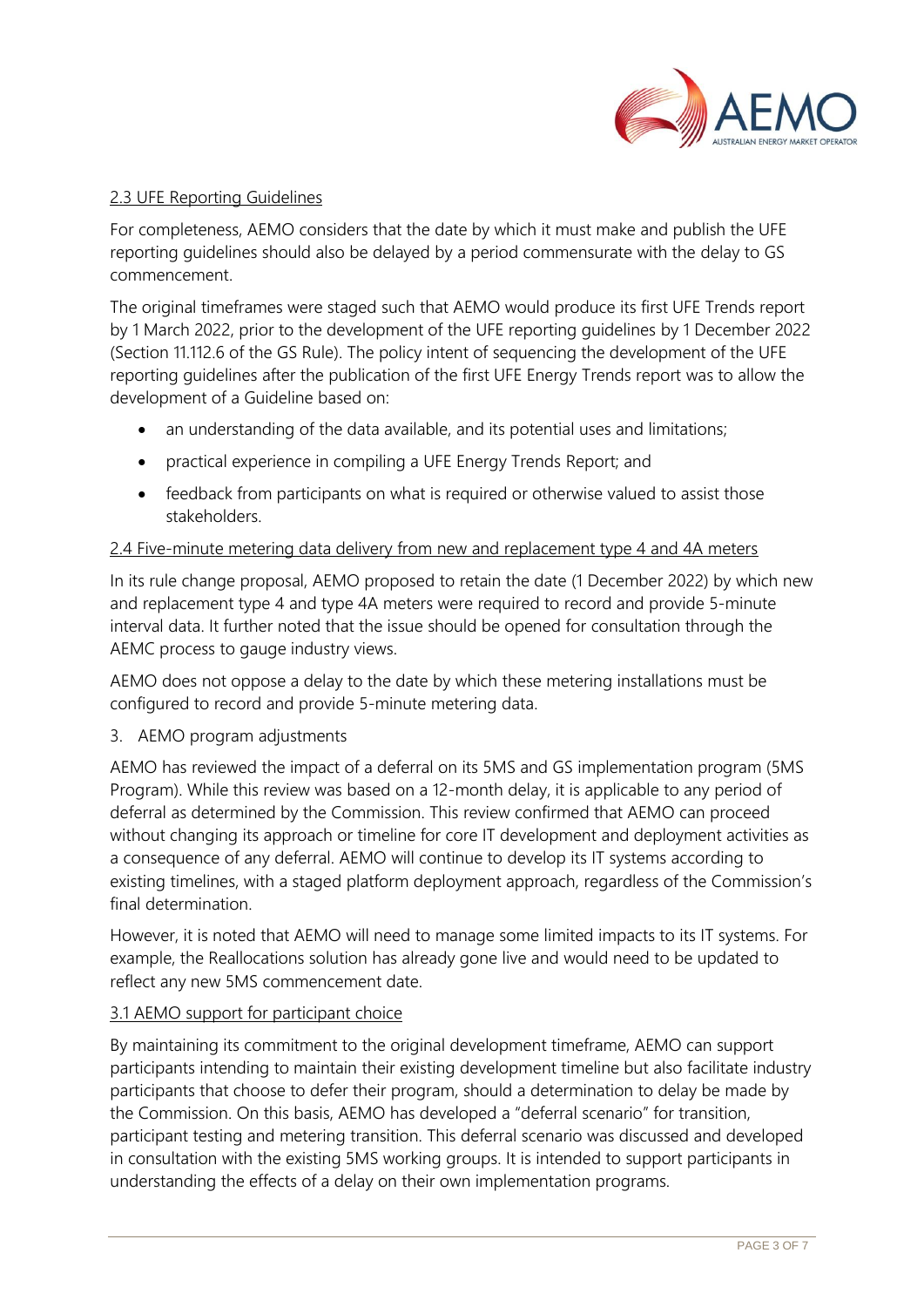

Importantly, AEMO IT systems have been designed with backwards compatibility meaning that the updated systems can operate in both 30-minute and 5-minute modes. This enables AEMO to deploy its IT systems under the current timeline and continue to operate in 30-minute mode. The 5MS capabilities can be 'switched-on' to align with a new commencement date, subject to the outcome of this AEMC process. This means that should there be a delay to 5MS commencement, AEMO would be able to facilitate those participants electing to maintain the current timeline, as well as those participants electing to defer implementation programs. For example:

- B2M metering data delivery: Participants will have the option of submitting five-minute metering data to AEMO from shortly after the new metering platform goes live (March 2021) or continue submitting 30-minute data until closer to the 5MS commencement date.
- Five-minute bidding: The transition to five-minute bidding will provide the option for participants to submit either five-minute bids (that give the same effect as a 30-minute bid) or 30-minute bids in the transition period. The transition period proposed is from 1 April 2021 when the dispatch platform is deployed to the 5MS commencement date.<sup>1</sup>

Note that for B2B metering data delivery, participants can already choose to deliver/receive five-minute metering data (or other sub-multiples of a trading interval) to each other, subject to agreement/s between impacted parties e.g. 15-minute metering data is routinely supplied in the NEM.

The general approach to accommodating 5MS and GS deferrals in the Metering Transition Plan is to maintain the same "transition start date" for transition activities but extend the "transition end date" to support a two-speed implementation.

A known issue with the extended transition window is that participants have a longer period to manage new metering standing data configuration associated with 5MS and GS. This raises the possibility of one group of participants affecting other participants. For example, a distribution business starts applying new NMI classification codes that other participants are not ready to receive. This would result in more exceptions occurring and potentially a misalignment of standing data. In the event of a deferral being confirmed, AEMO and participants should consider what (if anything) needs constraining in production during the industry transition to manage transition risks around standing data configuration.

 $1$  In relation to the five-minute bidding transition, note that:

<sup>•</sup> If five-minute bids are submitted for a trading day within the transition period the bids for each five-minute within each half hour must be identical, giving the same effect as the submission of a 30-minute bid.

<sup>•</sup> If five-minute bids are submitted for a trading day after 5MS commencement, then the bids for each fiveminute within each half hour do not have to be identical, allowing five-minute profiling of bids.

<sup>•</sup> If a 30-minute bid is submitted, this will be converted to a set of identical five-minute bids and stored that way. This applies equally to bids applying to trading days within the transition period and after 5MS commencement.

<sup>•</sup> From 5MS commencement, only five-minute bids may be submitted, and any 30-minute bids will be rejected.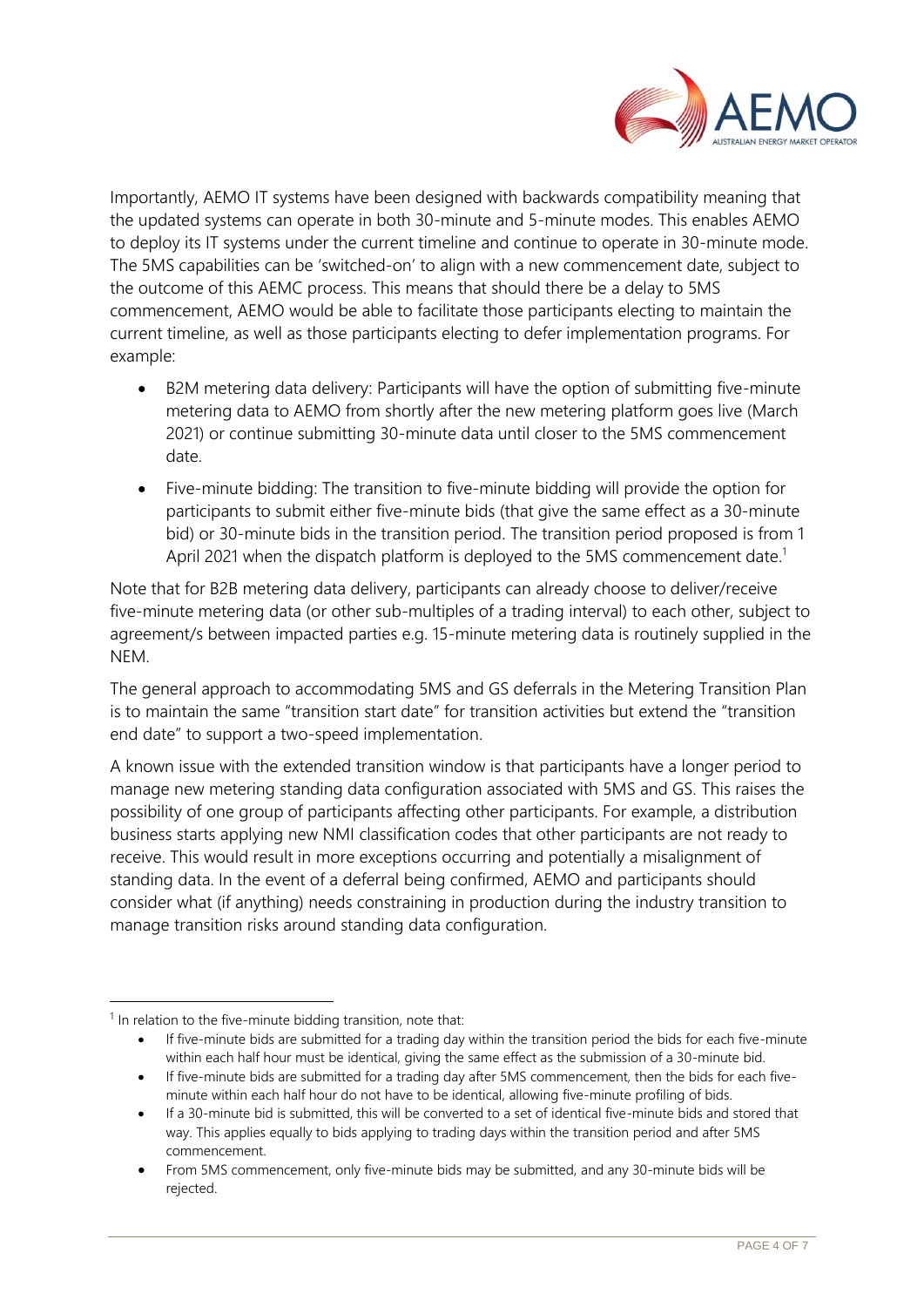

In summary, AEMO would support a two-speed industry implementation through its systems solutions and transition planning and mitigate any transition risks that arise from an extended transition window.

### 3.2 Testing

AEMO will provide participants with access to test environments for the deferral period. The test environments will contain the 5MS and GS functionality for bidding/dispatch, settlements and metering. This will enable participants the flexibility to test their own systems in development mode against AEMO's market systems under their own schedule. The testing environment will also enable participants to perform bi-lateral and multi-lateral testing.

AEMO will carry out its market testing approach for each of the IT Platform deployments in early 2021 as set out in its current program timeframes, and underpinned by the 5MS and GS Industry Testing and Market Trial Strategy.

AEMO proposes to facilitate a 5MS market trial in the first half of 2022 and a GS market trial in the latter half of 2022 (assuming a 12-month delay to commencements). The details of these market trials will be developed through the 5MS Readiness Working Group and Industry Testing Working Group.

AEMO considers that this proposed approach provides participants with appropriate opportunities to test their systems against the AEMO market systems regardless of each participant's program timeline. AEMO considered facilitating multiple 5MS and GS market trials, however it was concluded that there was a risk that the number of participant numbers could be too low to provide a meaningful market trial and the cost-benefit of this approach would be low.

#### 4. AEMO program deferral costs

The deferral of AEMO's 5MS and GS program will incur incremental cost, particularly given AEMO's commitment to operate a two-speed implementation program. AEMO's estimate of the incremental cost is \$5-7 million. The key cost elements of a deferral include:

- Extending and supporting the 5MS Staging Environment, so that participants have an environment where they can test their own changes against the central market systems in 5MS mode;
- Extending support for monitoring and co-ordinating the Metering Transition Plan, to provide flexibility to support participants who are proceeding on the current timetable as well as those electing to pause their metering programs;
- Extending support for the AEMO Support Hub call centre to respond to participant queries;
- Standing up a team to support the Market Trials for 5MS in the first half of 2022 and for GS in the fourth quarter of 2022; and
- An extra 12 months of finance charges. Note that this assumes a delay in the commencement of cost recovery from 1 July 2021 to 1 July 2022, this decision is subject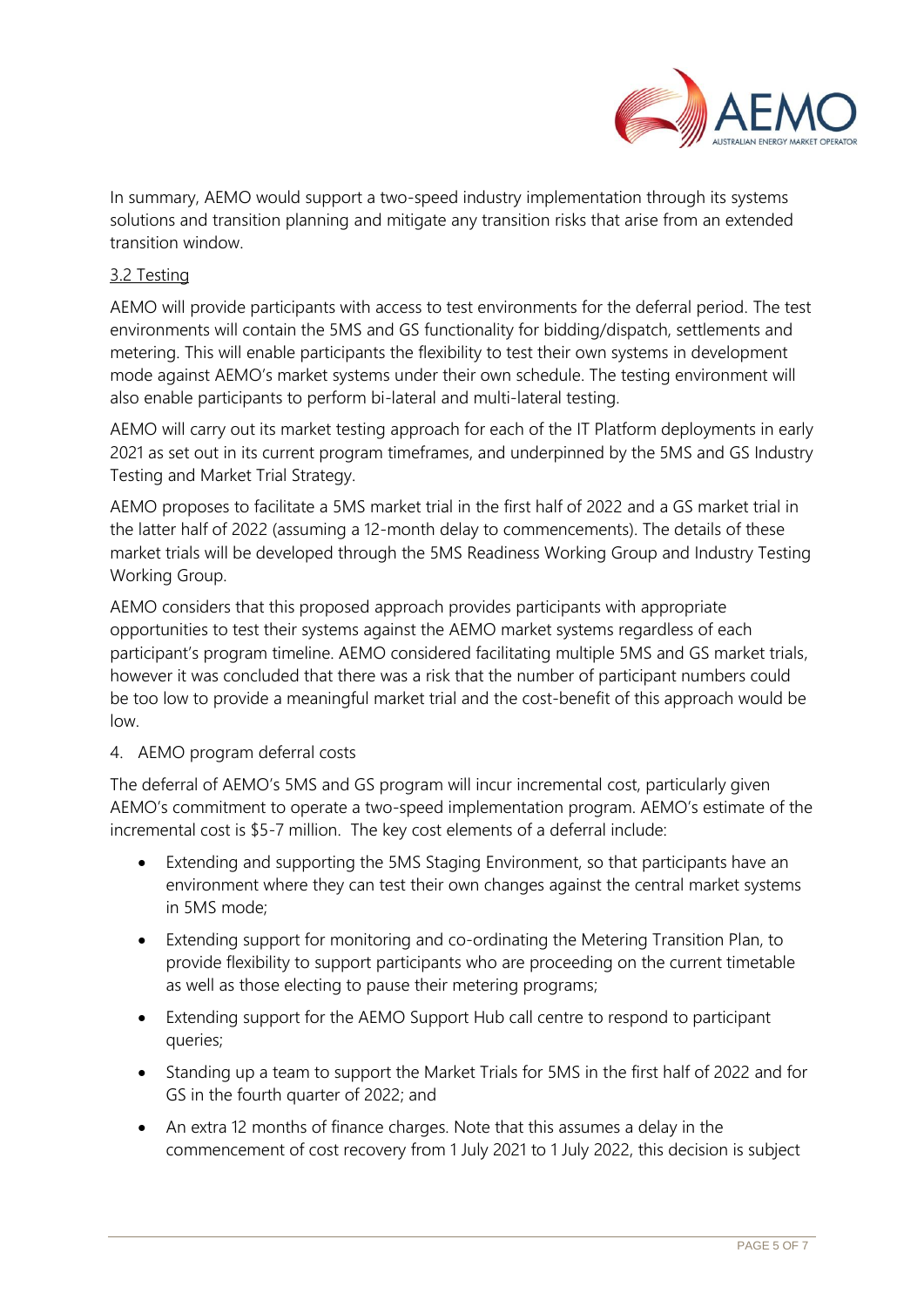

to the NEM Declared Project 5MS cost recovery consultation and decision-making process.

### Procedures

As noted by the Commission, AEMO has amended approximately 70 procedures, policies and guidelines affected by the 5MS rule across metering, settlement, dispatch and operations. This has been a significant undertaking over 18 months, and has been informed by comprehensive consultation with participants. 2

A delay in the commencement of 5MS and GS will mean that most of these documents will likely need to be updated for new effective dates, and any consequential procedure version sequencing that may be identified as a direct result of the delay.

Given the extensive consultation already undertaken, AEMO considers that any rule deferring 5MS and GS commencement should include a specific transitional rule to confirm that AEMO is not obliged to follow the Rules consultation procedures for any changes to procedures that are required to reflect 5MS and GS deferral. This is necessary because not all procedure changes clauses allow AEMO to make minor or administrative changes without undertaking a full consultation. If, however, AEMO identified a need to make more extensive amendments as a consequence of deferral, the appropriate consultation requirements would still apply.

To ensure a robust and compliant approach to the document updates, AEMO would:

- Review each of the 5MS and GS affected documents
- Assess the need for a consultation process
- Advise the industry of the outcome of the assessment of need for a consultation process
- If necessary, consult in accordance with clause 8.9 of the Rules, or other clauses as relevant.

#### 5. Conclusion

AEMO is committed to continuing implementation of the 5MS and GS programs, irrespective of the Commission's final determination. That is, AEMO will progress its 5MS Project as originally scheduled and, should the Commission determine that a delay is appropriate, it will also accommodate those participants seeking to defer implementation. This two-speed implementation was developed, and reviewed for feasibility, in consultation with industry through the 5MS Project working groups.

Any delay will come with an incremental cost, particularly given AEMO's commitment to operate a two-speed implementation program. AEMO's estimate of the incremental cost is \$5-7 million.

<sup>2</sup> <https://aemo.com.au/en/initiatives/major-programs/nem-five-minute-settlement-program-and-global-settlement/procedures-workstream>